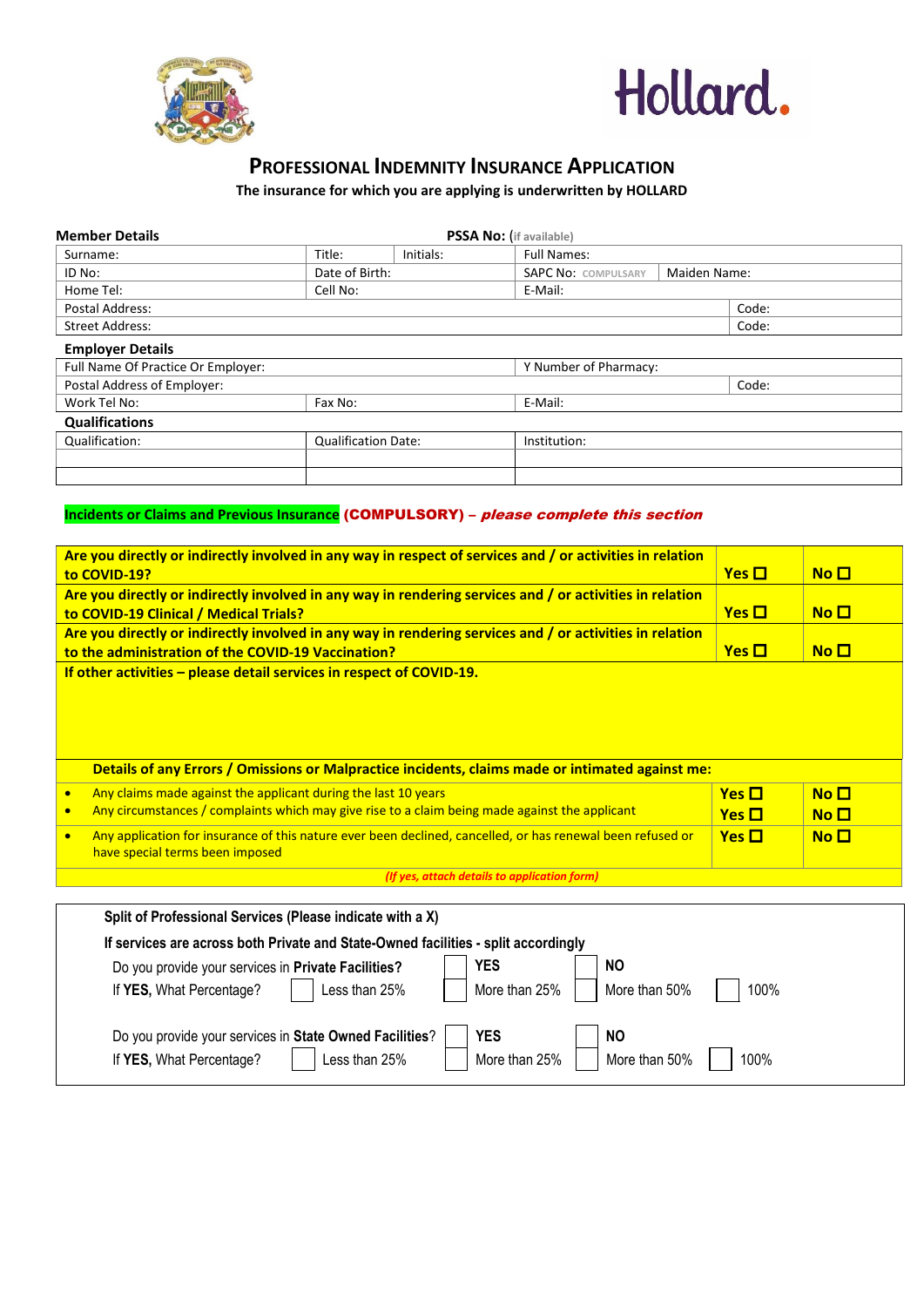



## **Payment by Bank Debit Order raised by the PSSA:**

| Bank Name:              |  |          |                                         |  |     |      |  |
|-------------------------|--|----------|-----------------------------------------|--|-----|------|--|
| Branch Name:            |  |          |                                         |  |     |      |  |
| Branch Code:            |  |          |                                         |  |     |      |  |
| Account Number:         |  |          |                                         |  |     |      |  |
| Type of Account:        |  | Annually | Monthly                                 |  | 1st | 15th |  |
| Name of Account Holder: |  |          | Or on the first business day thereafter |  |     |      |  |

I, the contract the PSSA to debit my banking account with the applicable fees.

I confirm my membership of the Pharmaceutical Society of SA.

I declare and warrant that after enquiry all statements and particulars contained in this proposal and addenda are true and that no information whatever has been withheld which might increase the risk of the Underwriters or influence the acceptance of this Proposal and should the above particulars alter in any way, I will advise the Underwriters as soon as possible. I understand that failure to disclose any material facts, which would be likely to influence the acceptance and assessment of the proposal, may result in the Underwriters refusing to provide indemnity or voiding the policy in every respect. I hereby agree and accept that this declaration shall be the basis of the contract between both parties if entered into.

### **SIGNATURE / AUTHORIZATION DATE**

**Hollard Insurance Company Limited are Authorised Financial Services Providers**

| Title.                                                                     | $\cdots$<br>Initials: | surname: | Number:<br>available<br>. L 1 T<br>ьΔ |  |  |  |
|----------------------------------------------------------------------------|-----------------------|----------|---------------------------------------|--|--|--|
| R INDIVIDUALS (Rates effective from 01/07/2021)<br><b>RATING TABLE FOR</b> |                       |          |                                       |  |  |  |

**RATING TABLE FOR INDIVIDUALS (***Rates effective from 01/07/2021***) MEDICAL MALPRACTICE & PROFESSIONAL INDEMNITY ONLY Please indicate with a** ✓ **which option you choose**

### **Category of Practice Rates effective 01/07/2021 A – R5 million Rates effective 01/07/2021 B – R7.5 million Rates effective 01/07/2021 C – R10 million Rates effective 01/07/2021 D – R15 million Rates effective 01/07/2021 E – R20 million Annual Premium Incl. VAT** ✓ **Monthly Premium Incl. VAT** ✓ **Annual Premium Incl. VAT** ✓ **Monthly Premium Incl. VAT** ✓ **Annual Premium Incl. VAT** ✓ **Monthly Premium Incl. VAT** ✓ **Annual Premium Incl. VAT** ✓ **Monthly Premium Incl. VAT** ✓ **Annual Premium Incl. VAT** ✓ **Monthly Premium Incl. VAT** ✓ Pharmacy nurses / Marmacy Marses / R1,662 R138.50 R1,788 R149.00 R1,968 R164.00 R2,358 R196.50 R2,832 R236.00<br>Wound care nurses R2,832 R236.00 **Pharmacy** Technicians R696 R58.00 R882 R73.50 R960 R80.00 R1,164 R97.00 R1,386 R115.50 Pharmacist's Assistants R528 | | R44.00 | | R624 | | R52.00 | | R684 | | R57.00 | | R816 | | R68.00 | | R990 | | R82.50 Pharmacy Technician Trainees / Students R200

- 1. Premiums include VAT at 15%.
- 2. Premiums include administration fee of 15%.

3. Excesses are R2,500.00 each and every claim.

- 4. Hollard/ITOO are to issue master policy.
- 5. Medical Malpractice for Medical Professions April 2021 wording.

**SIGNATURE DATE**